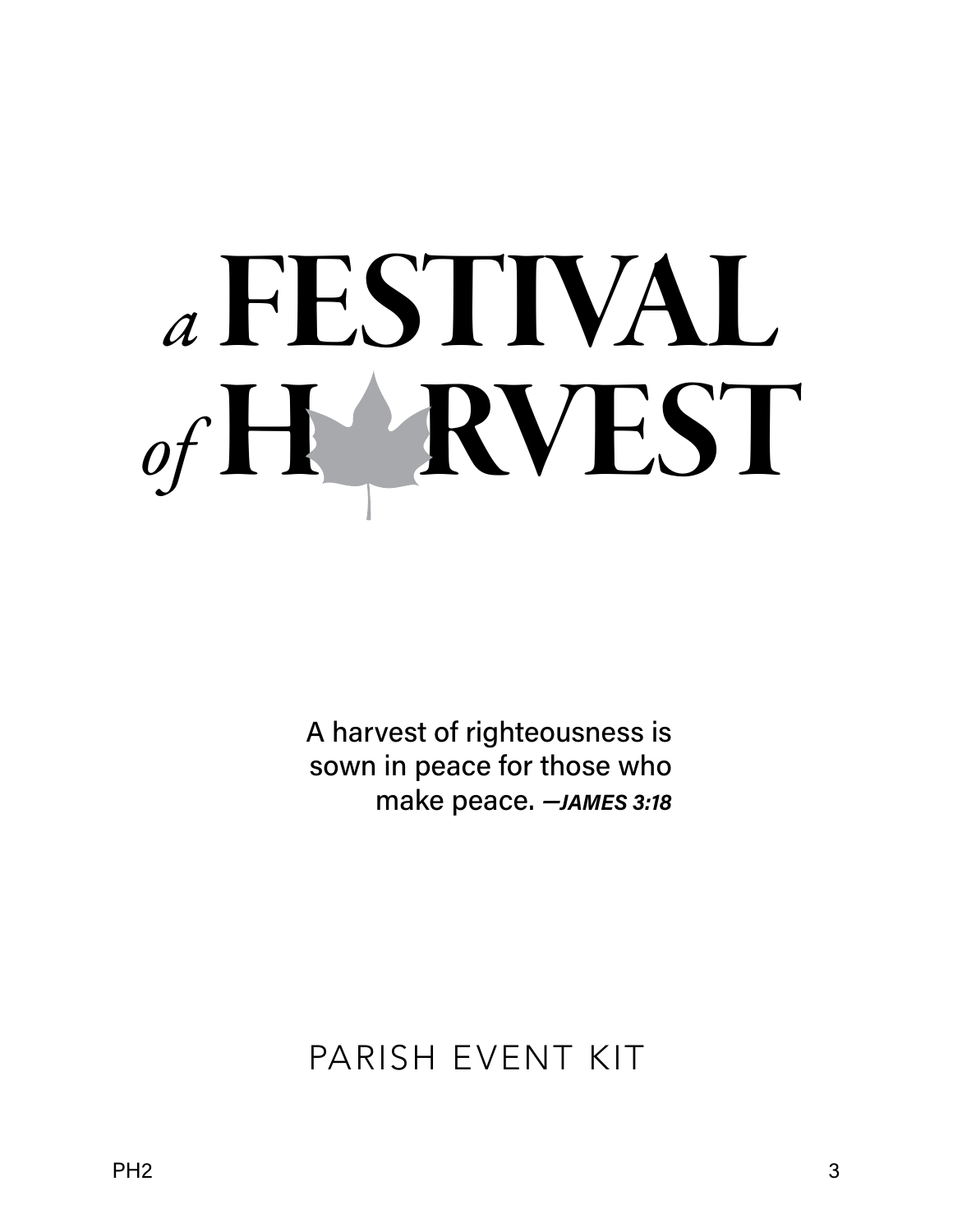### Index

By Denise Rice. Cover design: Jamie Wyatt. © 2020 Creative Communications for the Parish, 1564 Fencorp Dr., Fenton, MO 63026. 800-325-9414. www.creativecommunications.com. All rights reserved. Printed in the USA. Purchase of this kit gives the purchaser the copyright release to use the material in any format for use in a parish event.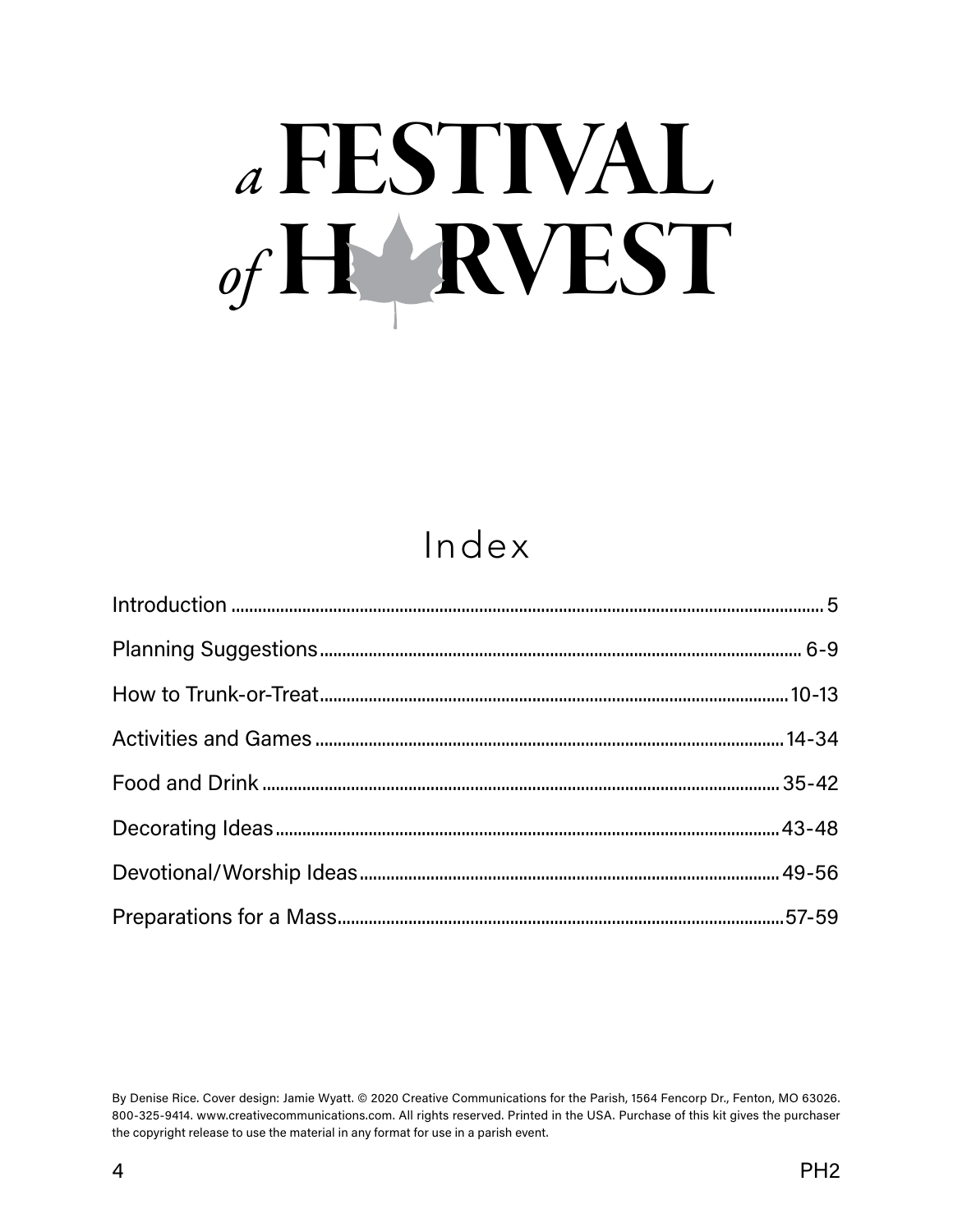## *<sup>a</sup>*FESTIVAL **F RVEST**

### Introduction

Halloween has become a popular holiday in the United States. Over 70% of all households participate. The favorite methods for households to celebrate is by passing out candy and carving pumpkins. We also decorate our houses, make and buy costumes, anticipate guests and plan menus. However, most children wear costumes and actually DO something for a very short time! Festival of Harvest is a unique church or school program that allows everyone to dress up in a Halloween costume, go trick-or-treating, and the fun lasts all afternoon or evening. The usual Halloween excitement is channeled into a positive faith-filled learning experience for everyone as awareness is drawn to the idea that we are all members of the family of God.

Halloween "Trunk-or-Treat" parties have been springing up all over. The difference between these parties and your Festival of Harvest Event is that you will be providing a safe place for your children to celebrate Halloween while bringing all members of your church family together to spend a fun afternoon or evening with one another.

Festival of Harvest could become an annual fall event for your church and school, much like Vacation Bible School is in the summer. Since everyone is filled with Halloween excitement anyway, why not use this energy to create happy memories that teach about Jesus' love?

The challenge for organizers of Festival of Harvest will be the combination of the pure fun of Halloween with a reminder that we are Jesus' children and a community of saints. With a little imagination and creativity, you will have children and adults alike celebrating WHOSE they are.

In recent times, more and more people are dressing up and enjoying Halloween. This is the perfect event for moms, dads, 50+s, teenagers and children to share activities including a Halloween costume parade. Arrange for a dinner such as hot dogs cooked outside around a fire or pizza delivery (to make it simpler). The high point of YOUR activities will be the devotions around a campfire or inside the church at night.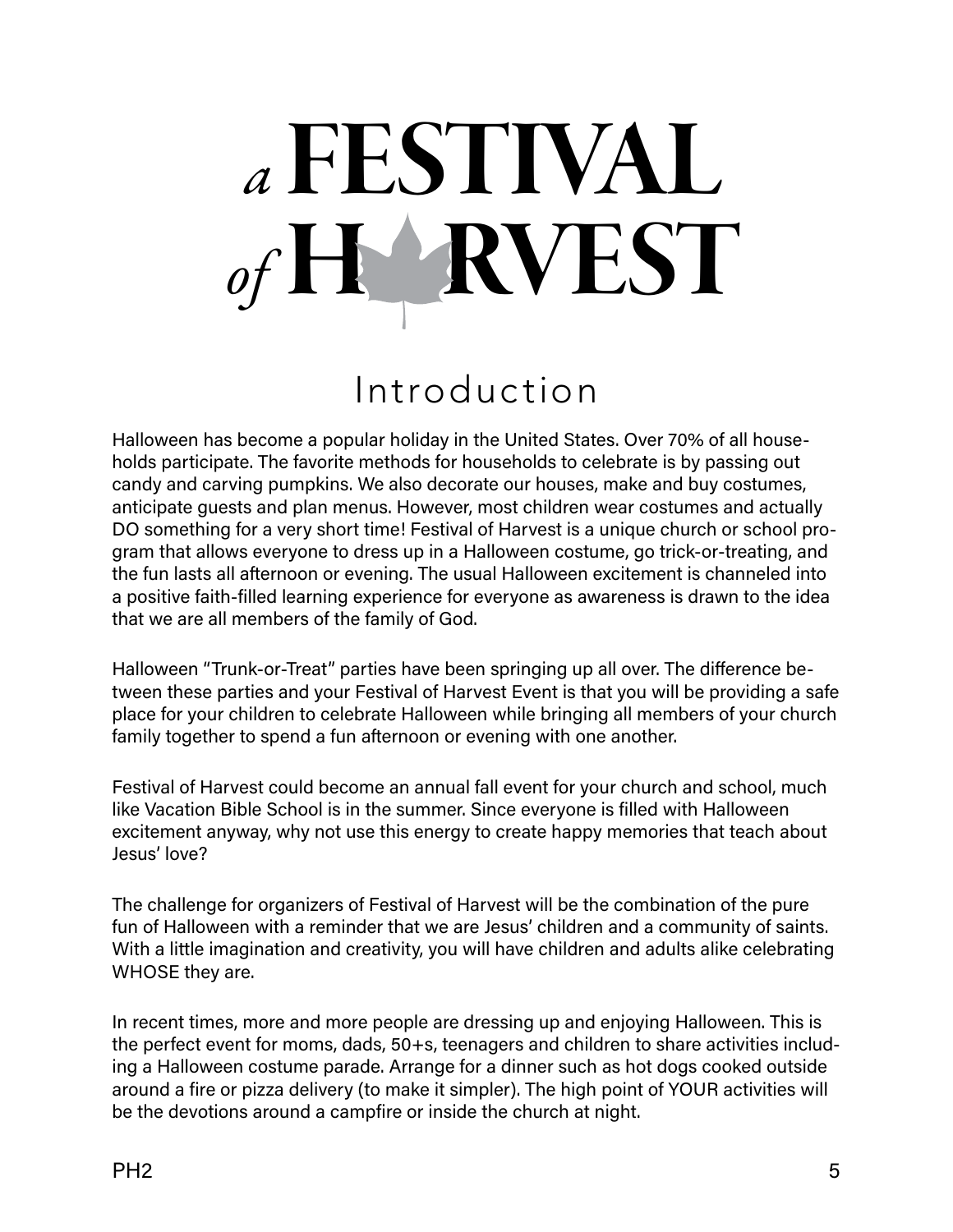### Planning Suggestions

#### Plan Smart!

Your church or school Festival of Harvest Event can and should be fun, but also a time for celebrating being a child of God.

Make sure you plan for an intentional devotion time and that you advertise it. Having your pastor participate in the devotional time will create a special bond; however, as a community of faith, other church workers or leaders could lead the devotions just as easily.

On this special day/evening, children and adults will attend devotions in Halloween costumes. Though not "dressed conventionally," they can still offer God prayer and praise. In fact, it will be memorable for most families and attendees.

Plan activities for ALL ages. Involve the teens and older children by asking them to help, giving them as much responsibility as you can. Asking them to help lead the devotions is a great way to involve them.

Don't forget the 50+ members of your parish. Ask for their help and advice in supervising, setting things up and running your events. Invite them to specifically sponsor a portion of the event that will be of special interest to children. This helps build community.

Note: If you plan to do the Living Saint Museum, you need to put that in action early, to find participants, costumes, and have them memorize their speeches.

Remember! Plan LOTS of things for everyone to do. Better to schedule too many things than not enough!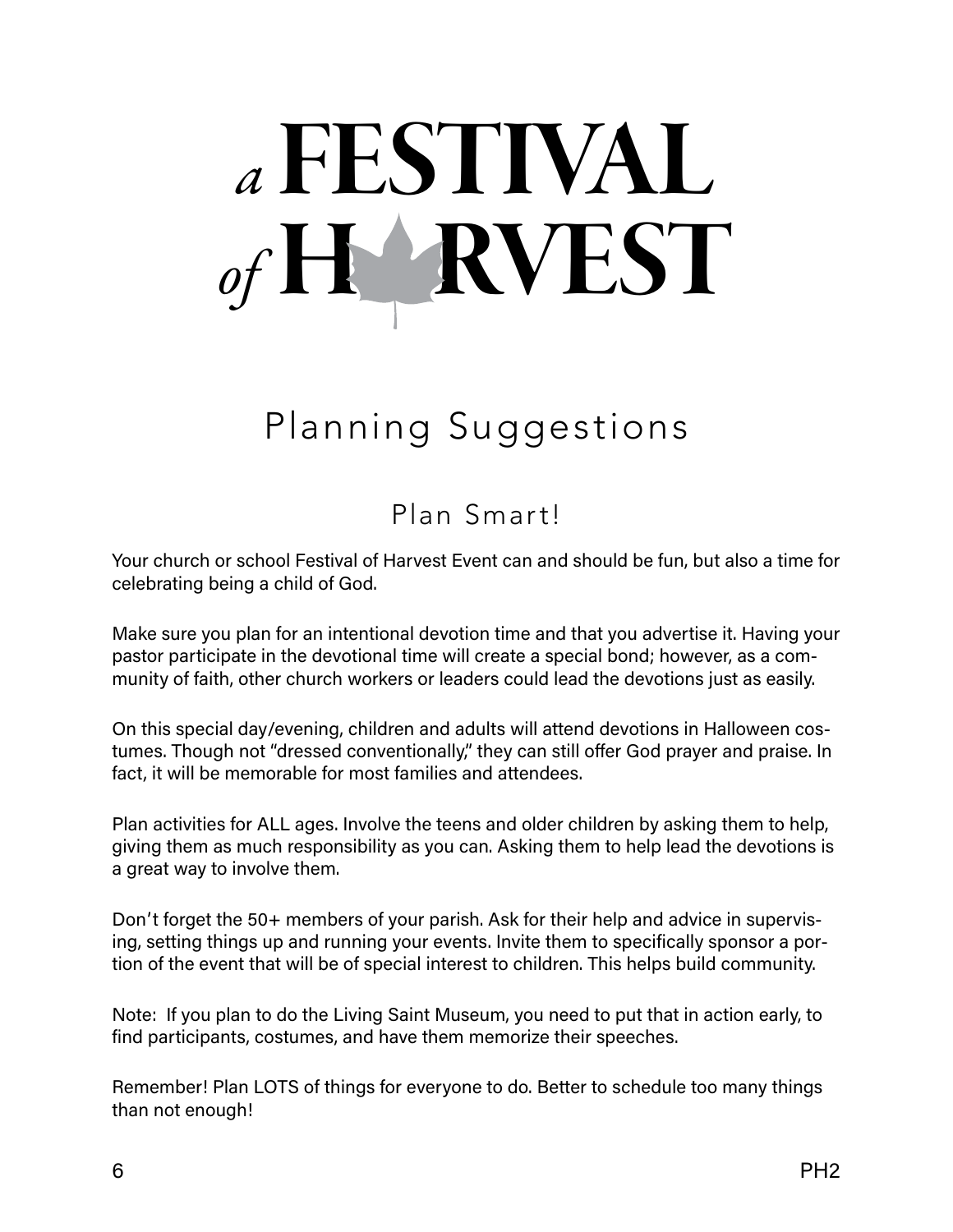#### Get Organized

If you are using the school building for the Festival of Harvest, keep in mind that teaching the day of an event like this is often organized chaos!

- Inform your principal and teachers well in advance which rooms you will need, what you plan to do to the room (move furniture, remove chairs bring in a popcorn machine, etc.) and remember to put everything back in place when you are finished. You will be appreciated and loved for doing this.
- Try to keep interruptions to a minimum.
- Ask when you can get in the lunchroom, gym, church fellowship hall for setup. These are areas that can be set up earlier in the day.

#### Committees

How many committees you need and what each will be responsible for will depend on your specific circumstances and the general plan you choose. You will need chairpersons for Registration and Publicity, Decorations, Finances and Shopper, Trunk-or-Treat, Festival of Harvest activities, Food, and Devotions/Worship, as well as volunteers for Set-up and Clean-up. (See below for committee ideas.)

Registration and Publicity

- Create forms for registration (include all pertinent information).
- Advertise in the church and school communication outlets.
- Put an ad or article in your local newspaper.
- Put signs out in front of your church or school. (Consult our Creative Communications catalog for an assortment of outdoor banners).
- Collect registrations and keep committee informed of numbers.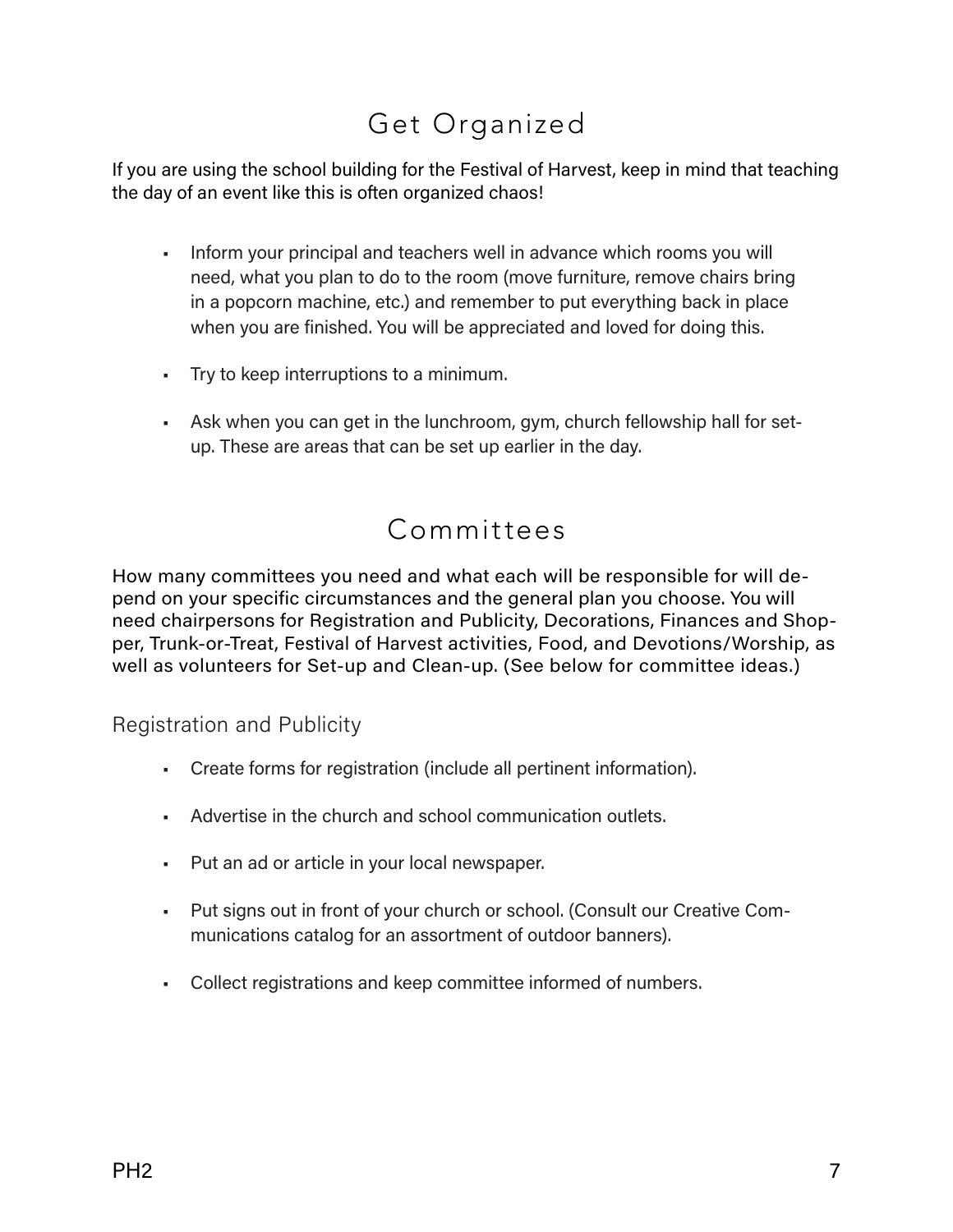## *<sup>a</sup>*FESTIVAL **FARVEST**

## How to Trunk-or-Treat (or Trick-or-Treat)

No Halloween celebration is complete without the opportunity for trick-or-treating, so plan to allow some time for it. However, instead of children moving from house-to-house, they will go either from car-to-car in your parking lot, or from family table-to-table in the gym or fellowship hall. (If you decide to trunk-or-treat in the parking lot, a back-up plan in case of rain is a great idea.)

For a successful Trunk-or-Treat, remember the following:

- Advertise in advance that people MUST sign up to participate and set a firm deadline for all cars to be in place.
- Consider advertising Contests for Best Costumes (child and adult) and Best Trunk Decorating. Remind people that it is *optional* to decorate cars and that being creative without being creepy is important.
	- Ideas for costume prize categories include:
		- **Most Creative**
		- Most Humorous
		- Cute and Sweet (girls)
		- Great Guys (boys)
		- **Best Tiny Tot Costume**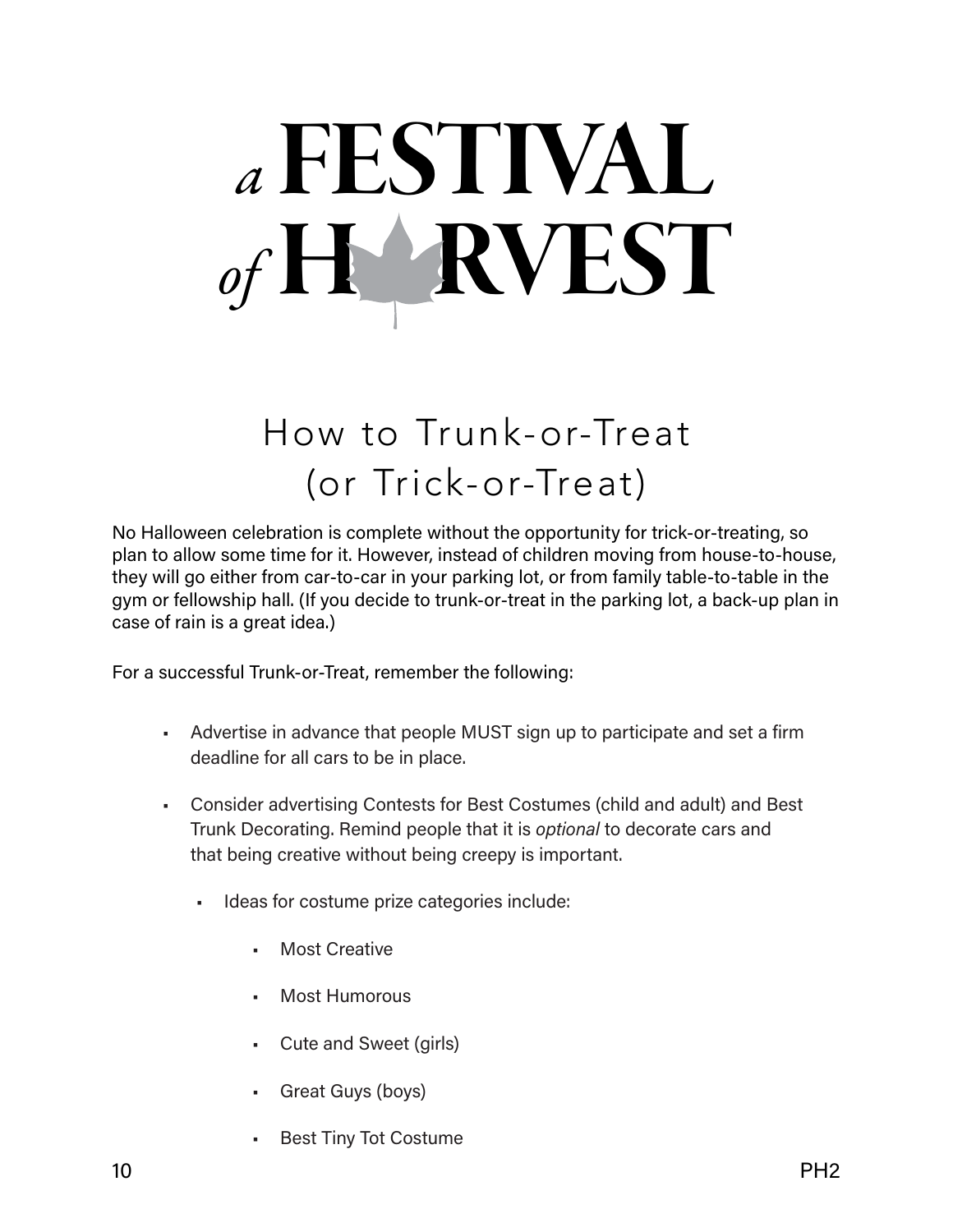- Trunk decorating ideas include:
	- Festival of Harvest
	- Terrific Traditional Halloween
	- Top Tailgate
	- Crazy Car
	- Over the Top
- Be prepared to help with cost issues. Purchasing candy for 175-200 kids can feel costly. If it is a financial issue for a family, they should contact your chairperson and all requests should be kept confidential.
- Reserve the church/school parking lot for this activity as well as any other spaces or rooms you will need for the Festival of Harvest Event.
- Create a parking schematic listing the families and where they will park. Prepare copies to give families when they enter to park.
- On the day of the event, close the parking lot at least 1.5 hours early for setup. Label the parking spots with their numbers or names.
- Make sure cars are parked safely.
- Before allowing children to begin moving from car-to-car for their treats (call this a Costume Parade and if you are having "prizes" this is when judging should happen), place barriers AND adults at entrances to parking lots to prevent cars from entering.
- Plenty of adult supervision will be necessary. You may want to contact your local police department to help you with this part of your event.
- After sufficient time for children to go from car-to-car, announce that this part of the party is over.
- At the end you will want to begin a new activity immediately, so you can channel all their energy and excitement in a positive way. Remember, they will have bags of their own candy, so provide plenty of places to throw away the wrappers!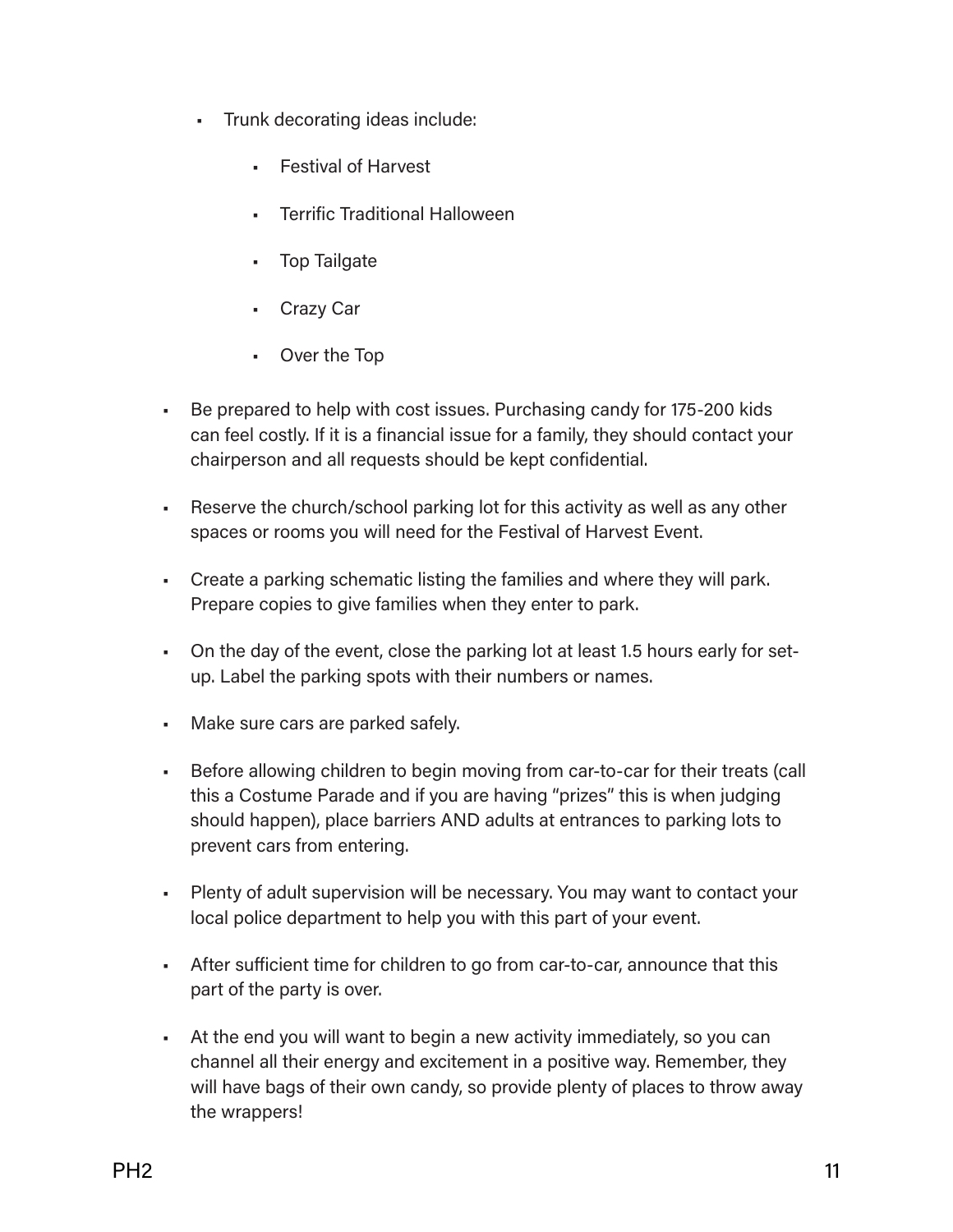## *<sup>a</sup>*FESTIVAL **FARVEST**

### Activities and Games

Most of the included items can be used within a family, small groups or life groups, or as part of a larger, church-wide event.

### Fall Fun Hat Game

Remind everyone. This game is NOT about who the loudest person is; it is about how one uses creative thinking to get a topic or idea across to their team.

#### The Hat Game

Divide the players into teams. It is best to have no more than 3 or 4 teams with no more than 3 or 4 players on each team. Try to mix up ages and abilities. If your group is larger, you can have three or four games going on at once.

Give everyone 4 small squares of blank paper and a pen. Have everyone write down a specific item they are thankful for on a piece of paper, fold up the pieces of paper *(without showing them to anyone)*, and put them in the hat. To add to the list you can print the topics page below, cut the words apart, and place them into the hat. You will need to appoint a team "timekeeper" for each team, using a stopwatch or smart phone and a scorekeeper.

The objective: Teammates must work together to guess what the describer is describing.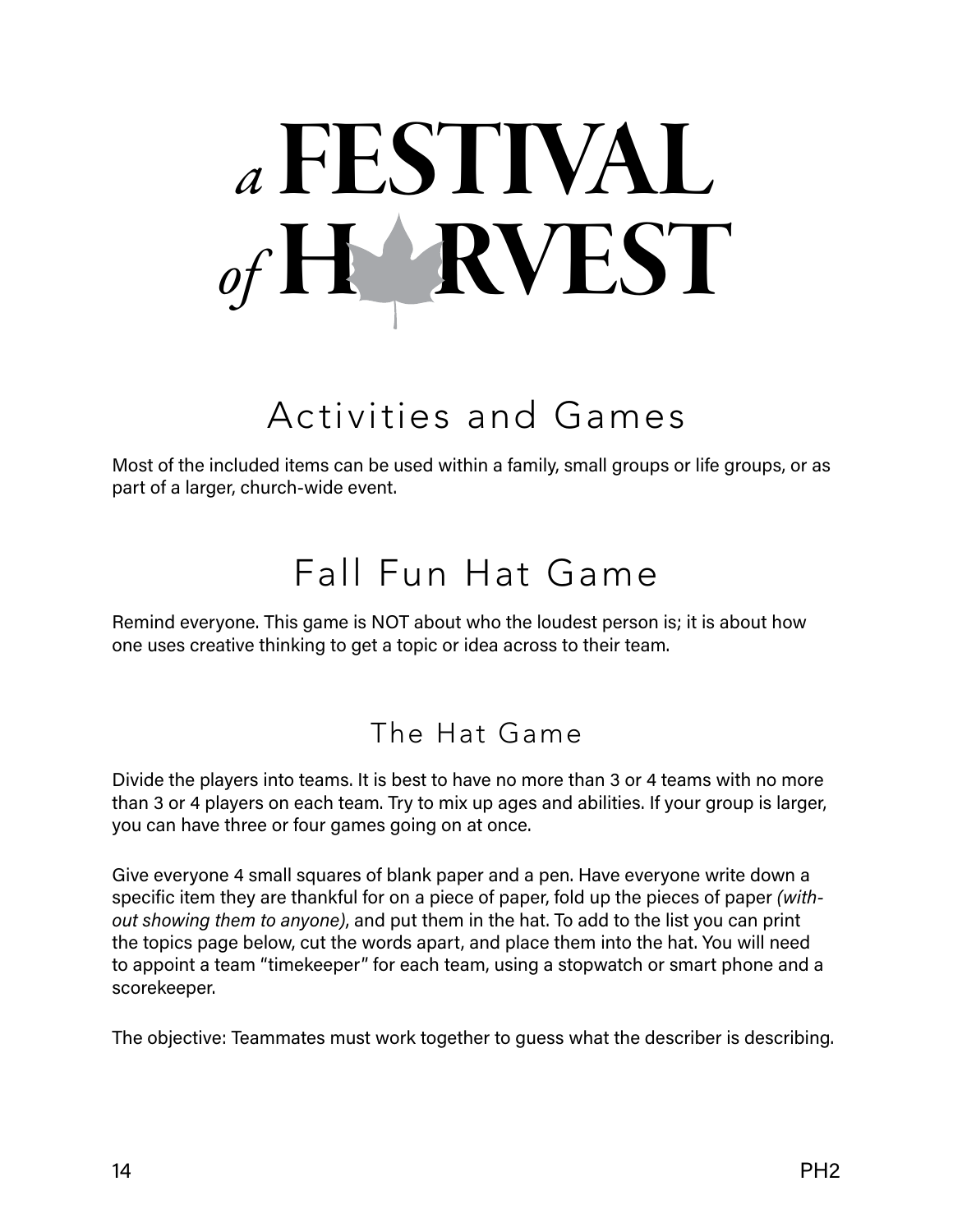The rules are simple: The describer pulls a piece of paper from the hat and describes it to his/her team without saying the word or what it sounds like. e.g., if the word on the paper was "shower" the describer could say, "This is where you wash, when you're not having a bath … It's where water sprays out." The describer is allowed to "pass" one piece of paper within each turn and put it back into the hat.

The rest of the team guesses the word/phrase on the paper. Once they have guessed correctly, the paper is discarded and another pulled from the hat. The describer then repeats the process. The other teams keep score and watch the time, shouting "time's up" after 1 minute. The aim is to get through as many pieces of paper as possible within the time limit.

The team is awarded points equivalent to the number of words they described on their turn. Any pieces of paper that are "passed" are put back in the hat, as too are any pieces of paper that haven't been guessed when the describer's time is up.

A different member of each team is the "describer" on each turn.

Carry on until every paper has been described and declare a winning team.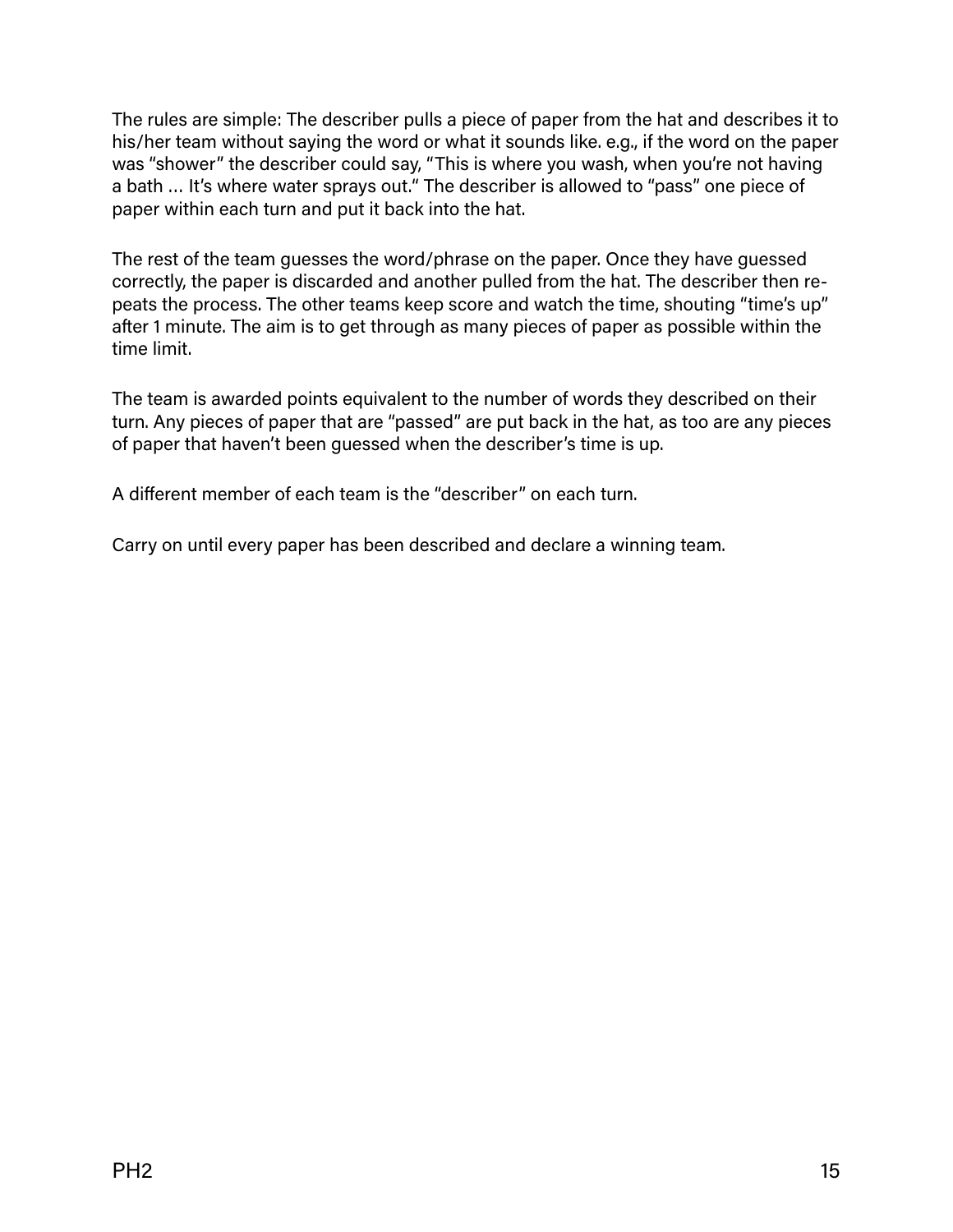## Food and Drink

Some of these items contain nuts, please be careful of what you provide and make those who have nut allergies aware of which items they can't have.

#### Snack Cornucopias

Things you will need for this:

- a good-size *extremely clean* (or new) trash can
- a heavy duty trash bag
- gloves (for food handling)
- a couple of food scoops or extra large serving spoons
- one box or bag of "dry goods" snacks from each family or small group\*
- sugar cones (used for ice cream) enough for one for each person\*\*

\* The items cannot be individually wrapped, nor can it be anything that could spoil, like cheese. Due to allergies, it may be best to avoid any type of nuts. The kind of items that work best include: bags of (already popped) popcorn, M&M's, animal crackers, Cheez-Its, small pretzels, dried cranberries, Teddy Grahams, chocolate chips, Goldfish crackers, mini cookies, dry cereals, etc.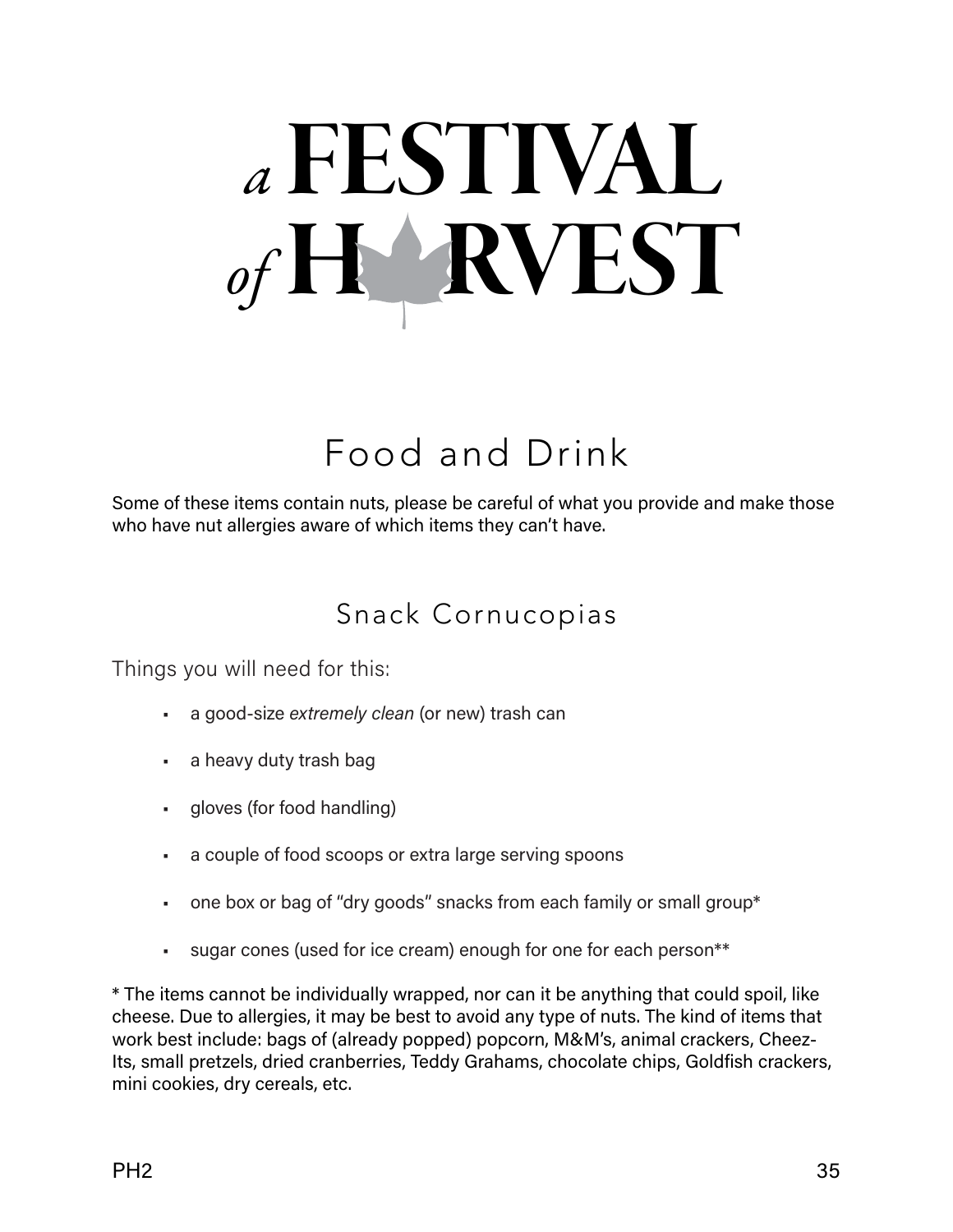\*\*Your church may decide to supply the sugar cones. If not, it is best to "assign" a type of snack (or cones) to various groups attending. This assures that you receive a wide variety of snack foods *AND* you can ensure that you receive enough ice cream cones for everyone.

You will need several volunteers to oversee the "feast." Have a table ready to accept the snacks and to have cones at the ready. As groups arrive, have them bring their "gifts" to the table and leave them. Put your heavy duty trash bag into the clean can.

Have a volunteer set aside all the cones, as they will be used later. Open all bags and boxes of snacks. Making sure to use gloves, pour all the snacks into the trash bag, shaking the can to "mix" as you add ingredients. Once all ingredients are included, make sure to have your priest or minister offer up a prayer of thanks for the gathering of food and the gift of community. Here's an example:

#### **Good and gracious Heavenly Father, thank you for gift of community we share today. Enable us to be beacons of hope for those around us. Use us to share the light of your Word with others, so that they may come to know you. Amen.**

Using a scoop or large serving spoon, fill each "cornucopia" (sugar cone) with a scoop of trail mix. Encourage participants to form a line to pick theirs up!

Here are some ideas for the leftover mix: tie the bag up and send it to the next youth group meeting, bag it in plastic zip bags to be used in blessing bags for the homeless, or dropped off for shut in members. Make sure to include a note that you are thankful for them as well!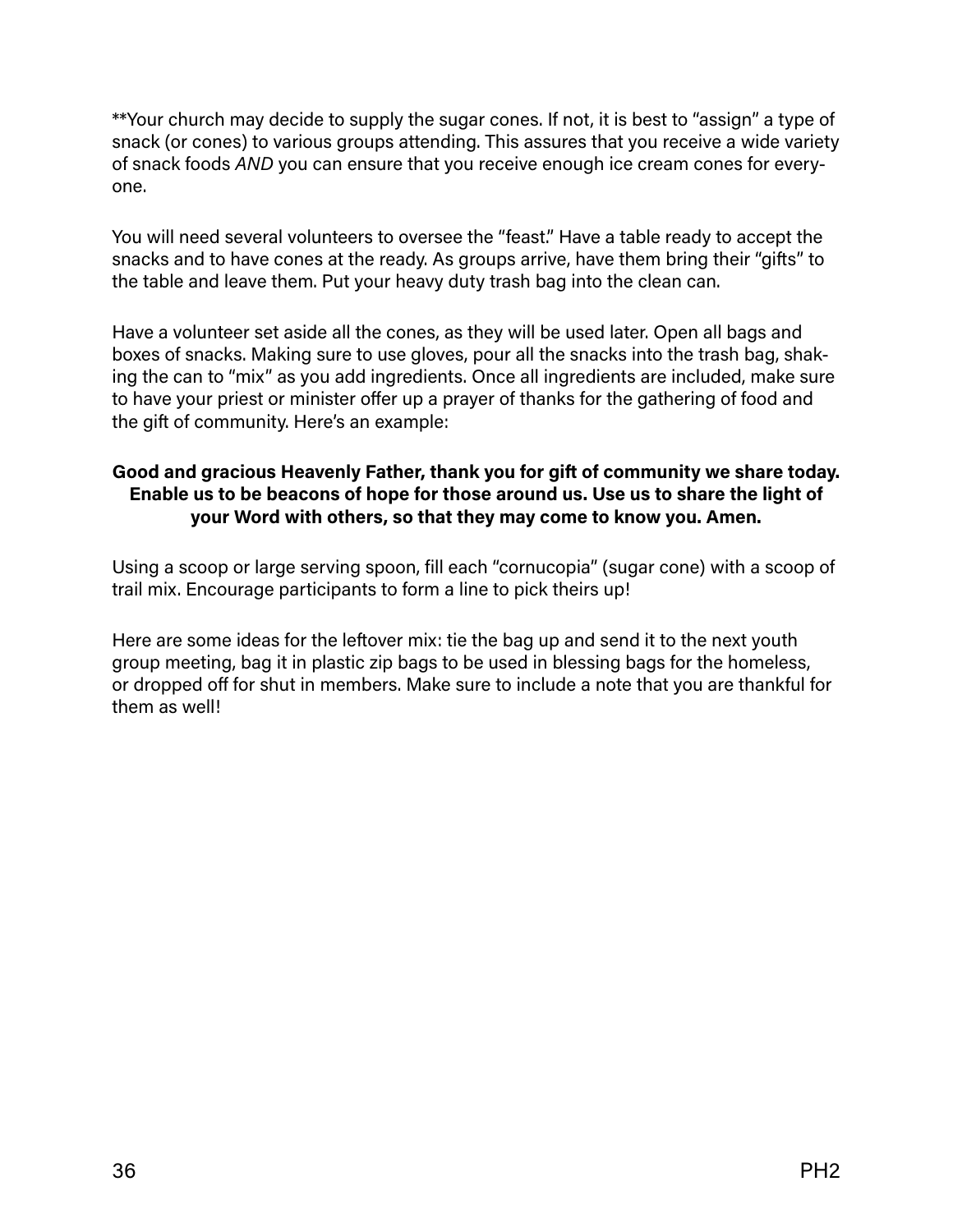#### Oven-Baked S'mores

Here is what you need:

- mini Crust graham cracker pie crusts
- chocolate bars or chocolate kisses
- mini marshmallows

Using small graham pie crusts, fill each with five squares from a chocolate bar or three chocolate kisses. Cover the top with mini marshmallows. Bake at 350 for 8-10 minutes.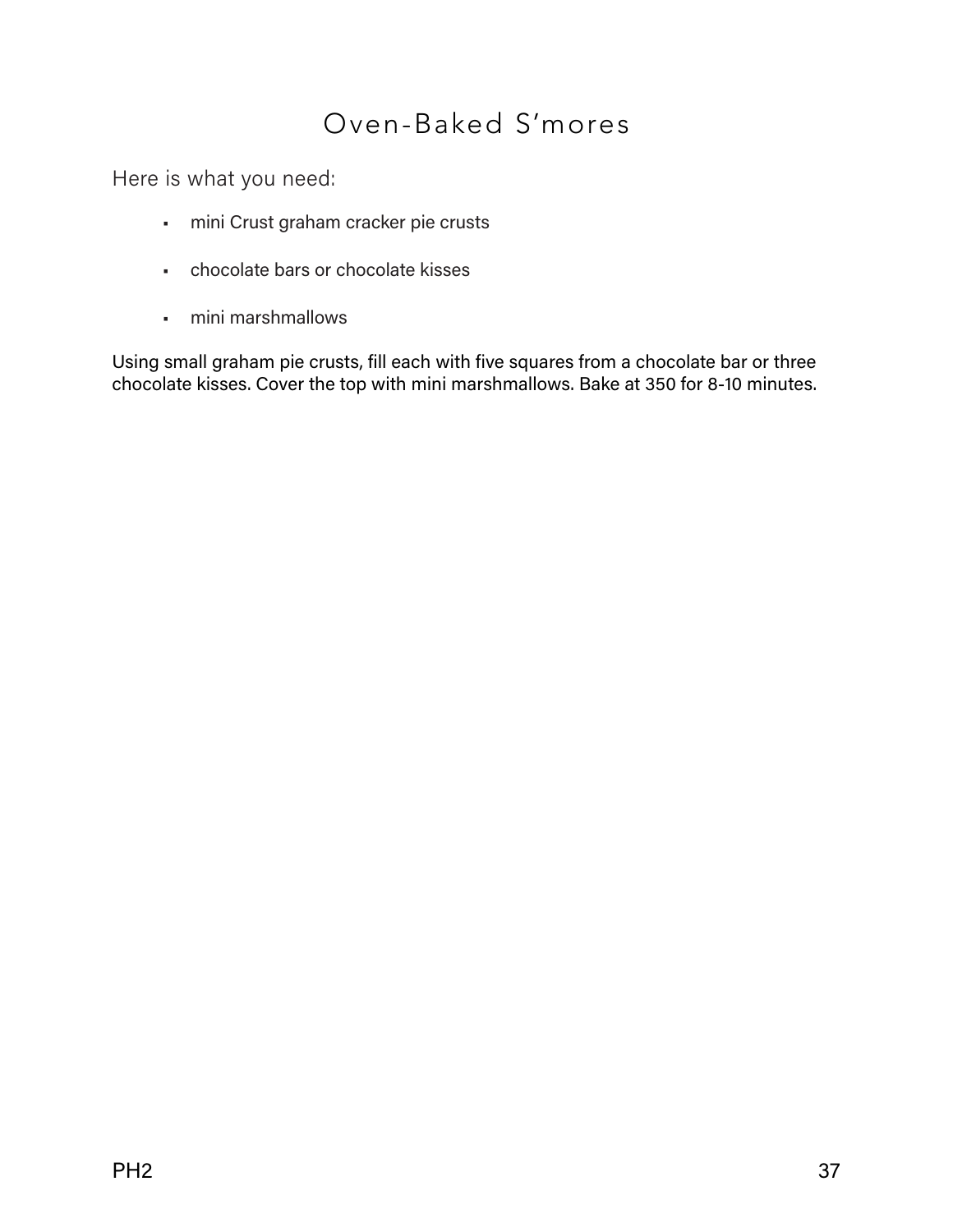### Decorating Ideas

Need some easy decorating ideas that add a little spark of crafty creativity for fall? Check these out:

### Selfie Station/Selfie Frame

Folks just cannot help themselves from taking pictures these days! Catch all the action of a fall event (or events) while adding to your church social media presence. Just include a Selfie Station, or in this case, a Selfie Frame to your event(s). Always include your Facebook group name, the church Twitter handle, website, and church/event hashtag. Challenge families, small groups/life groups, and various groups and committees to post images to their own pages as well. It is a great way to promote your upcoming events with 'free' advertisement to broaden your mission field.

Any backdrop will work for a Selfie Station. Create it just as you would a photo booth at a wedding or event. Use an overhead projector to enlarge one of the scenes below. Pin up an old sheet or line the wall with paper. Shine the design on it. Trace it, paint it, and you have got a backdrop. Add 3-D props such as a hay bale for a bench, pumpkins, even cornstalks and scarecrows. You will have a line of people waiting to take pictures in no time. You can even provide props such as hats, mustaches, scarves, or small signs to hold. Always paint or print your Facebook page name, church hashtag, etc. on the background somewhere.

Create your own Selfie Frame for any event your church or parish is hosting. They are easy to make. Since they are portable, it is easy to encourage kids of all ages to join in the fun!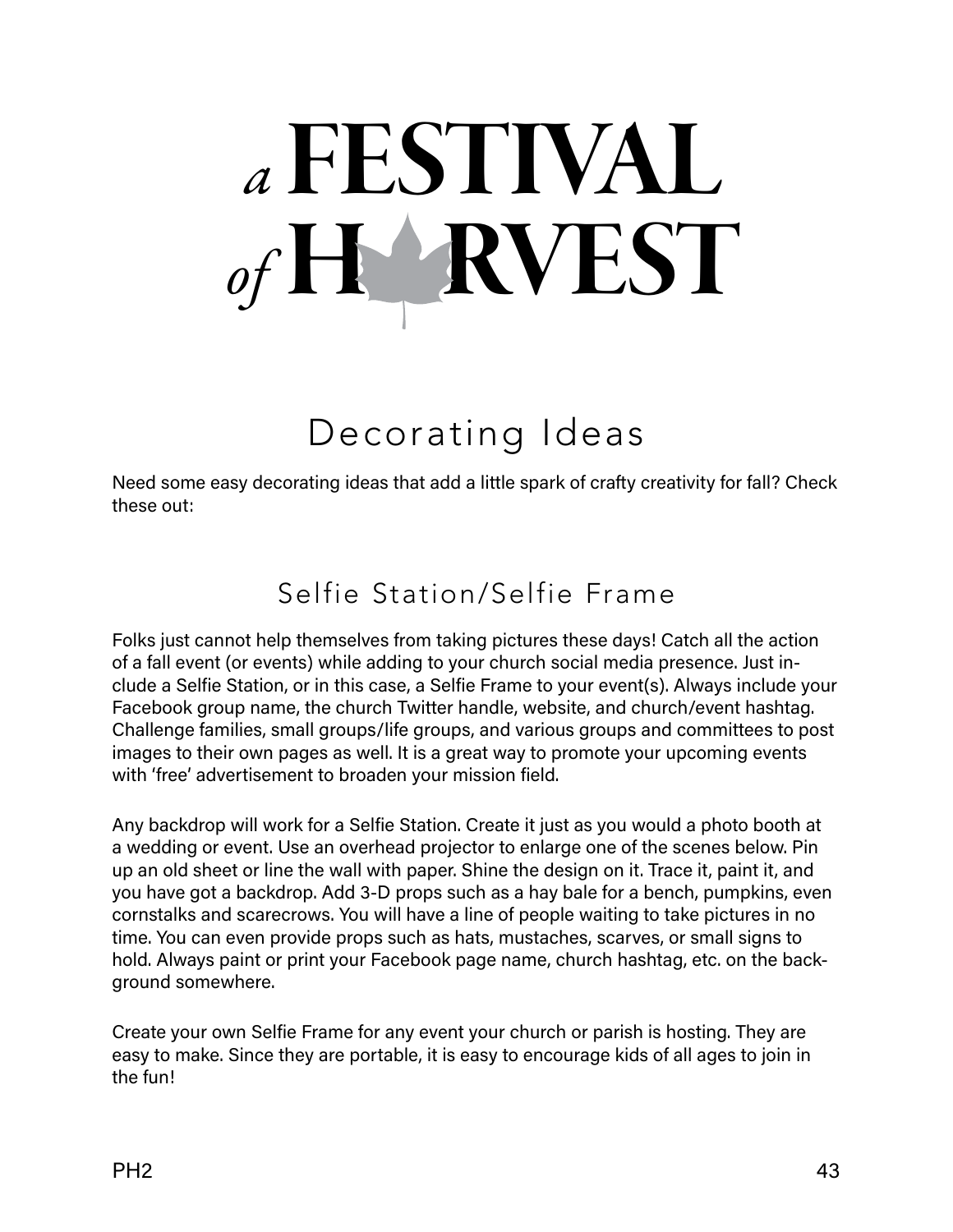## *<sup>a</sup>*FESTIVAL **F RVEST**

### Devotional/Worship Ideas

Bible Verses:

You visit the earth and water it; you greatly enrich it; the river of God is full of water; you provide their grain, for so you have prepared it. You water its furrows abundantly, settling its ridges, softening it with showers, and blessing its growth. You crown the year with your bounty; your wagon tracks overflow with abundance. The pastures of the wilderness overflow, the hills gird themselves with joy, the meadows clothe themselves with flocks, the valleys deck themselves with grain, they shout and sing together for joy.

Psalm 65:9-13